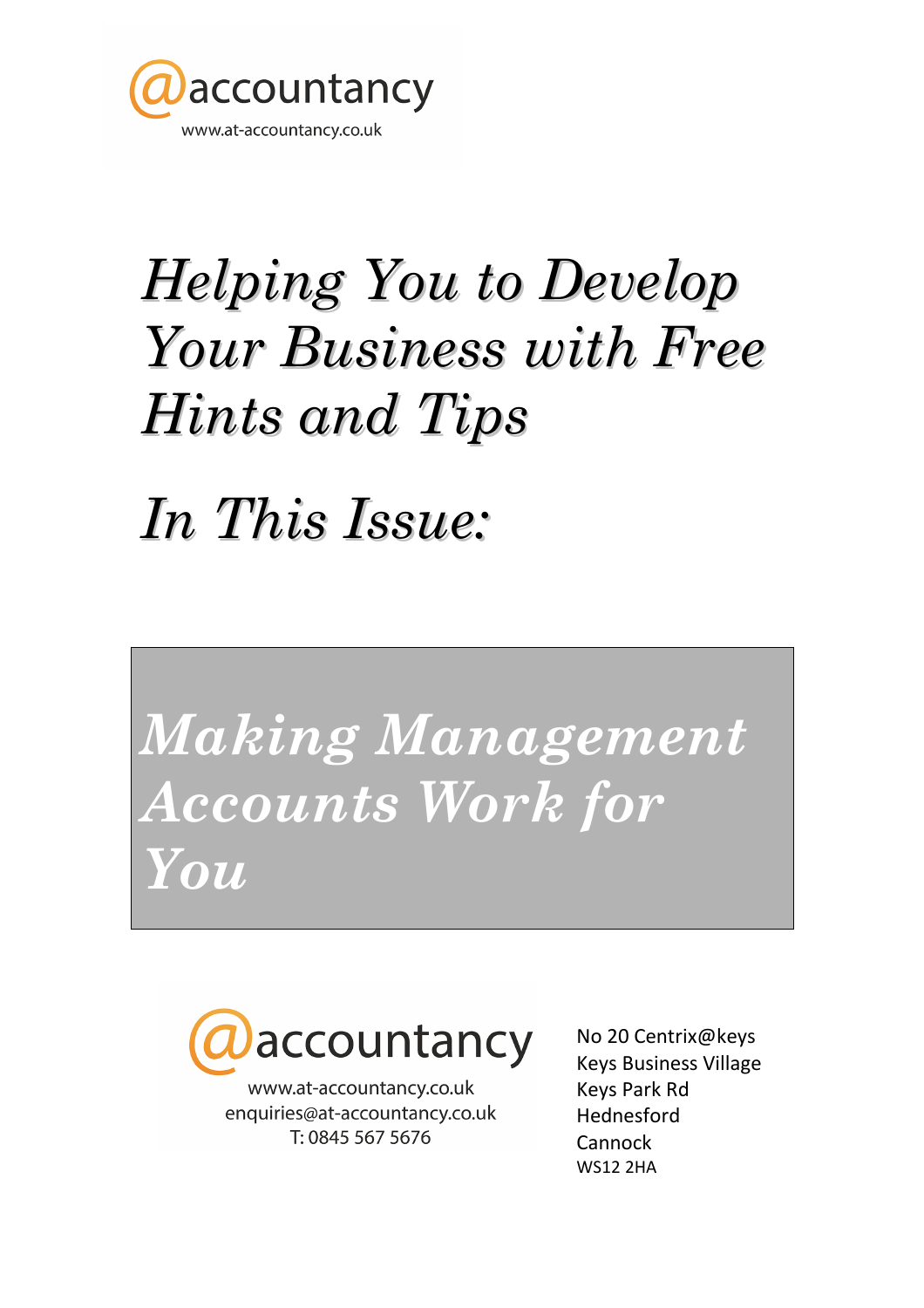## Making Management Accounts Work for You

 $\Rightarrow$  Strengthening your business's financial performance

#### **Overview**

Whether or not businesses generate income, they generate costs. Whatever your objectives, you will be expected to achieve them with a limited amount of cash and, sometimes, urgent cost reductions will be needed if the business is encountering problems. You will also be expected to reduce costs as far as possible, as a matter of course. Despite its central importance to profitability, cost reduction is often done carelessly, even in desperation, rather than effectively and rationally.

Linked to the issue of profitability is the need to manage cash. Cash and profit are the twin, related financial pillars on which a business survives. Leadership, customers, talented people, ideas and competitive products are also essential, but no more than cash and cost control.

Many businesses make the fatal mistake of focusing solely on profit, ignoring the fact that *cash* is the life-blood of the business. The most fundamental of all financial statements, particularly for small and medium-sized businesses but also highly relevant to large companies, is the cash flow forecast.

#### Making Management Accounts Work For You…..10 Things To Consider

1/ Management accounts need to be promptly available, easily digested and accurate. Properly prepared and used they put you back in charge and enable you to make proactive changes instead of responding to problems that have already hurt you.

2/ Is your current accounting system capable of allowing the rapid production of management accounts? If not, does it need changing….standard software packages such as Sage are an effective, cost effective solution.

3/ How much of the work do you have time to do? Consider what balance is right for you……..if you have an available resource, then training could be the answer………..it will make you partly self-sufficient.

Continued